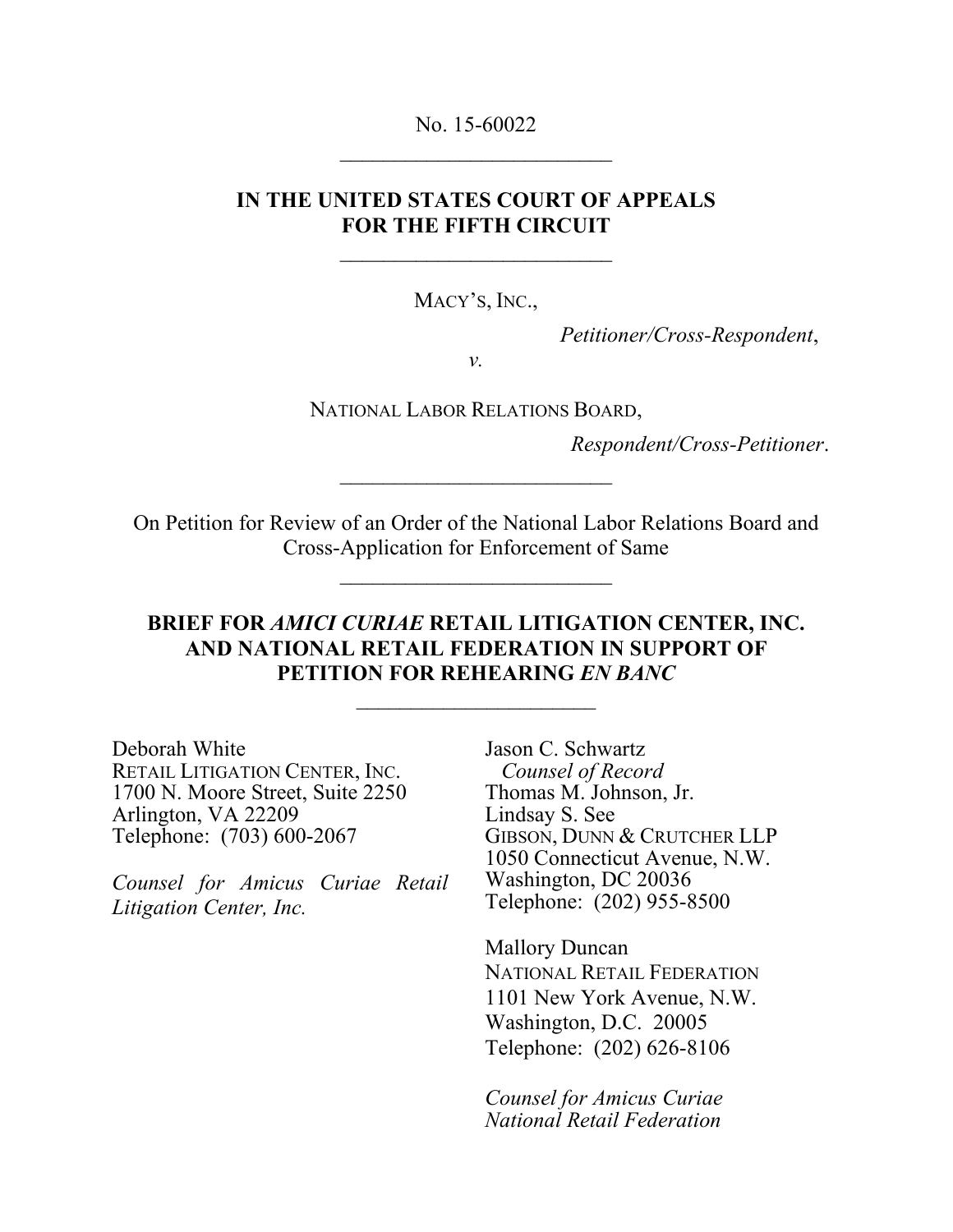#### **CERTIFICATE OF INTERESTED PERSONS**

Pursuant to Fifth Circuit Rules 28.2.1 and 29.2, the undersigned counsel of record certifies that the parties' list of persons and entities having an interest in the outcome of this case is complete, to the best of the undersigned counsel's knowledge. The undersigned counsel also discloses the following:

Retail Litigation Center, Inc. is not a publicly held corporation or other publicly held entity; Retail Litigation Center, Inc. has no parent corporation; and no publicly held company owns 10% or more stock in Retail Litigation Center, Inc.

National Retail Federation is not a publicly held corporation or other publicly held entity; National Retail Federation has no parent corporation; and no publicly held company owns 10% or more stock in National Retail Federation.

Respectfully submitted,

 /s/ Jason C. Schwartz Jason C. Schwartz GIBSON, DUNN, & CRUTCHER LLP 1050 Connecticut Avenue, N.W. Washington, D.C. 20036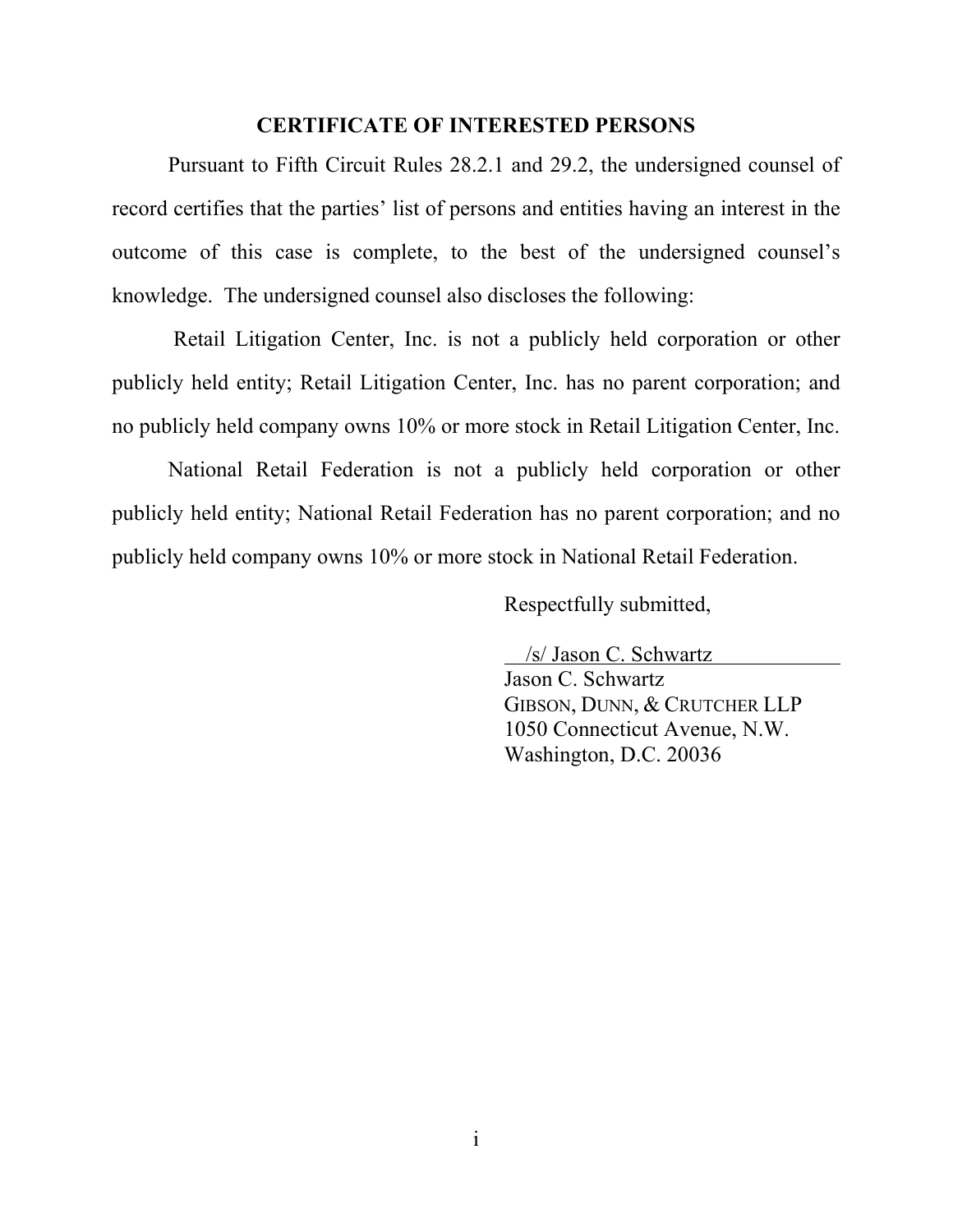#### **RULE 29(c)(5) STATEMENT**

Pursuant to Federal Rule of Appellate Procedure 29(c)(5), *amici curiae* disclose the following:

No counsel for a party authored this brief in whole or in part;

No party or counsel for a party contributed money that was intended to fund the preparation or submission of this brief; and

No person other than *amici curiae*, their members, or their counsel, contributed money that was intended to fund the preparation or submission of this brief.

Respectfully submitted,

/s/ Jason C. Schwartz

Jason C. Schwartz GIBSON, DUNN, & CRUTCHER LLP 1050 Connecticut Avenue, N.W. Washington, D.C. 20036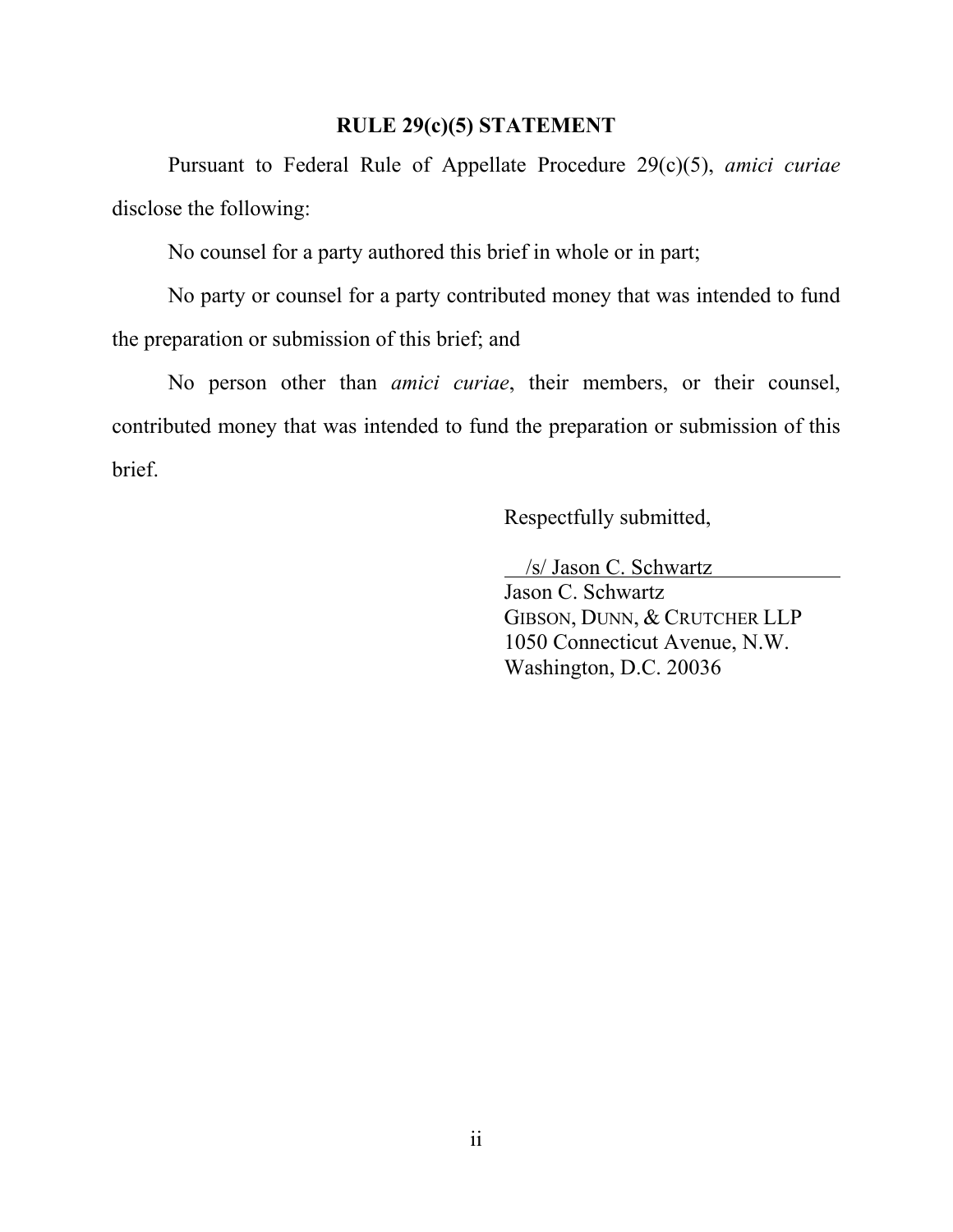# **TABLE OF CONTENTS**

| $\mathbf{L}$<br>The Panel's Decision Eviscerates The Vital And Traditional<br>"Whole-Store" Presumption For The Retail Industry3 |  |
|----------------------------------------------------------------------------------------------------------------------------------|--|
| II. The Panel's Decision Warrants <i>En Banc</i> Review Because The<br>Board's New Rule Will Cause Significant Harm To Retail    |  |
|                                                                                                                                  |  |
| <b>CERTIFICATE OF SERVICE</b>                                                                                                    |  |
| <b>CERTIFICATE OF COMPLIANCE</b>                                                                                                 |  |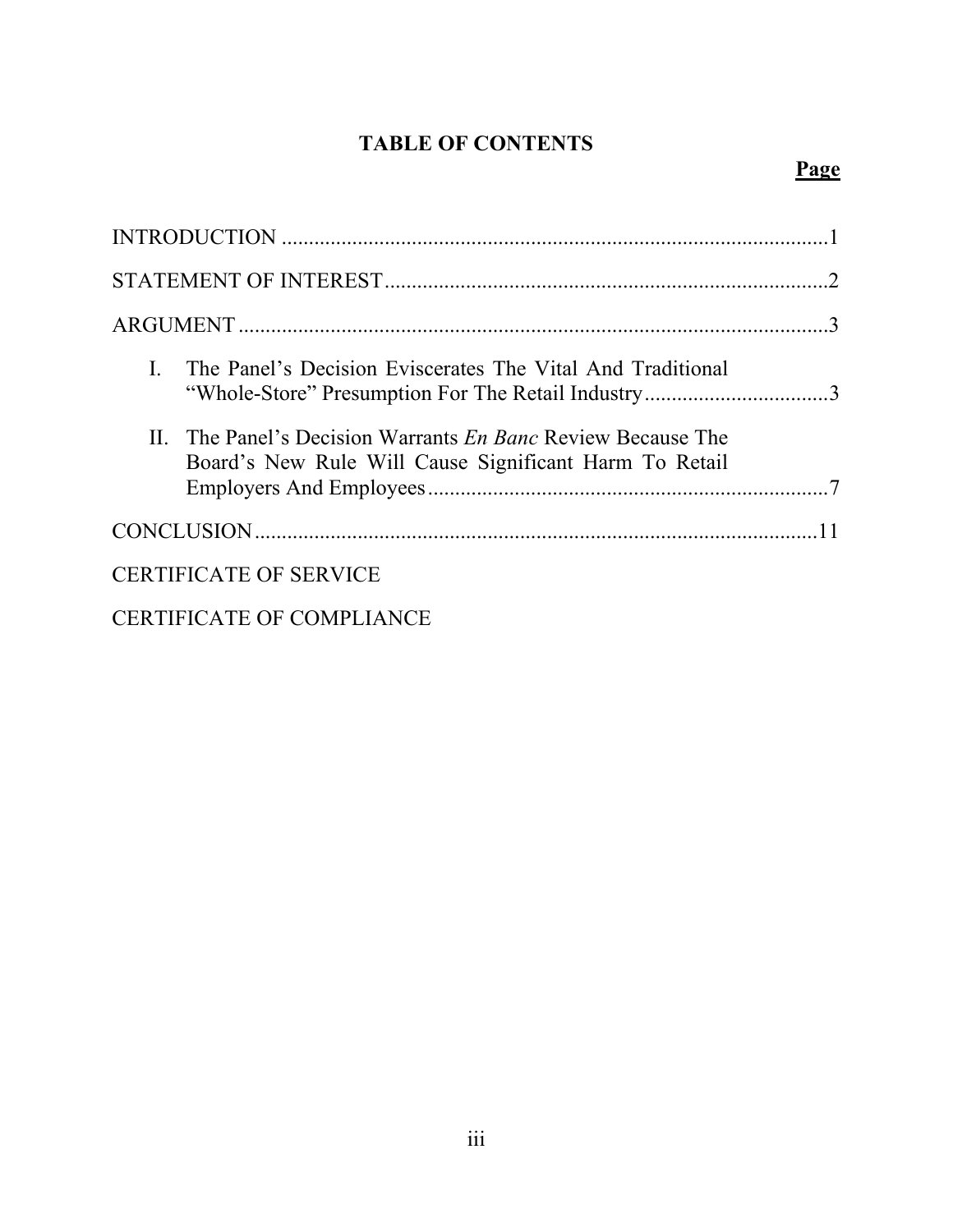# **TABLE OF AUTHORITIES**

| <b>Cases</b>                                              | Page(s) |
|-----------------------------------------------------------|---------|
| Bullock's, Inc.,                                          |         |
| Charrette Drafting Supplies Corp.,                        |         |
| DTG Ops., Inc.,                                           |         |
| FCC v. Fox Television Stations, Inc.,                     |         |
| Guide Dogs for the Blind, Inc.,                           |         |
| Haag Drug Co.,                                            |         |
| Home Depot U.S.A., Inc.,                                  |         |
| Kramer v. Union Free Sch. Dist. No. 15,                   |         |
| Levitz Furniture Co.,                                     |         |
| Specialty Healthcare and Rehabilitation Center of Mobile, |         |
| <b>Statutes</b>                                           |         |
|                                                           |         |
|                                                           |         |
| <b>Other Authorities</b>                                  |         |
| Hearing on S. 1958 Before the S. Comm. on Educ. & Labor,  |         |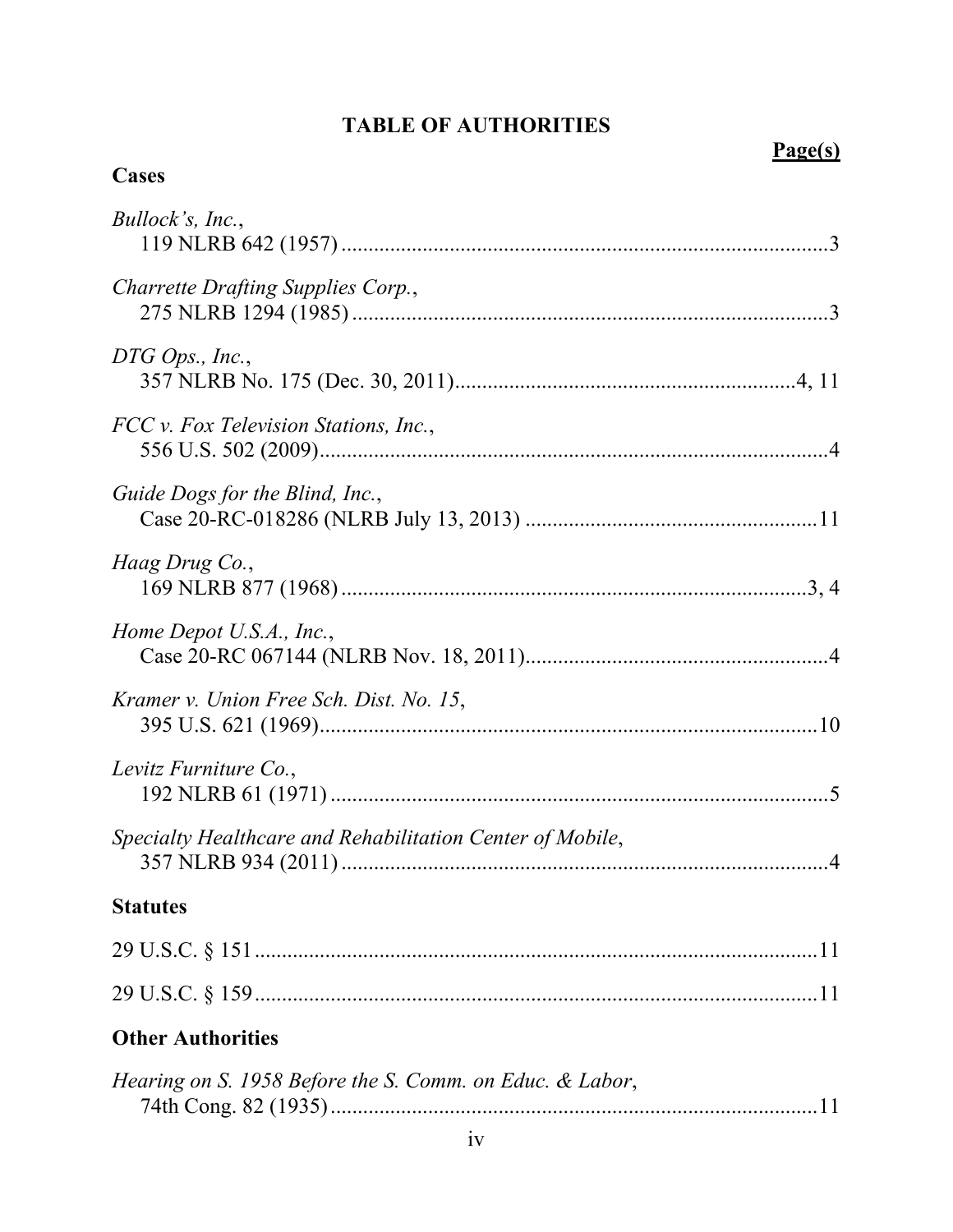#### **INTRODUCTION**

For decades, the National Labor Relations Board has recognized that the unique nature of the retail industry strongly favors a whole-store presumption for bargaining units. This presumption reflects the distinct characteristics of retail stores, where all employees share a common goal of providing integrated customer service throughout the store, regardless of the department to which an employee is principally assigned. The presumption also tracks the actual experience of retail employees, who commonly share managers, benefits, employee handbooks, and even breakrooms with all other employees at a specific store. Here, however, the panel erroneously accepted the Board's unreasoned decision to dispense with this well-settled presumption.

As Macy's explains in its petition—and *amici* heartily second—the panel's decision conflicts with over fifty years of Board precedent, the law of this Circuit, and the National Labor Relations Act ("NLRA"). The decision will also have significant and far-reaching implications for the entire retail industry (and other industries). The Board's approach to approving sub-store units will encourage unions to propose gerrymandered units that stack the deck in their favor. This outcome harms not only employers, who will face the significant administrative costs of tailoring policies and benefits to multiple units of employees within the same store, but also employees, who in many cases will be denied an opportunity to exercise their right to determine whether or not they want union presence in their workplace. These "micro-units" will also limit all employees' opportunities for skill-development and advancement by imposing artificial restrictions on their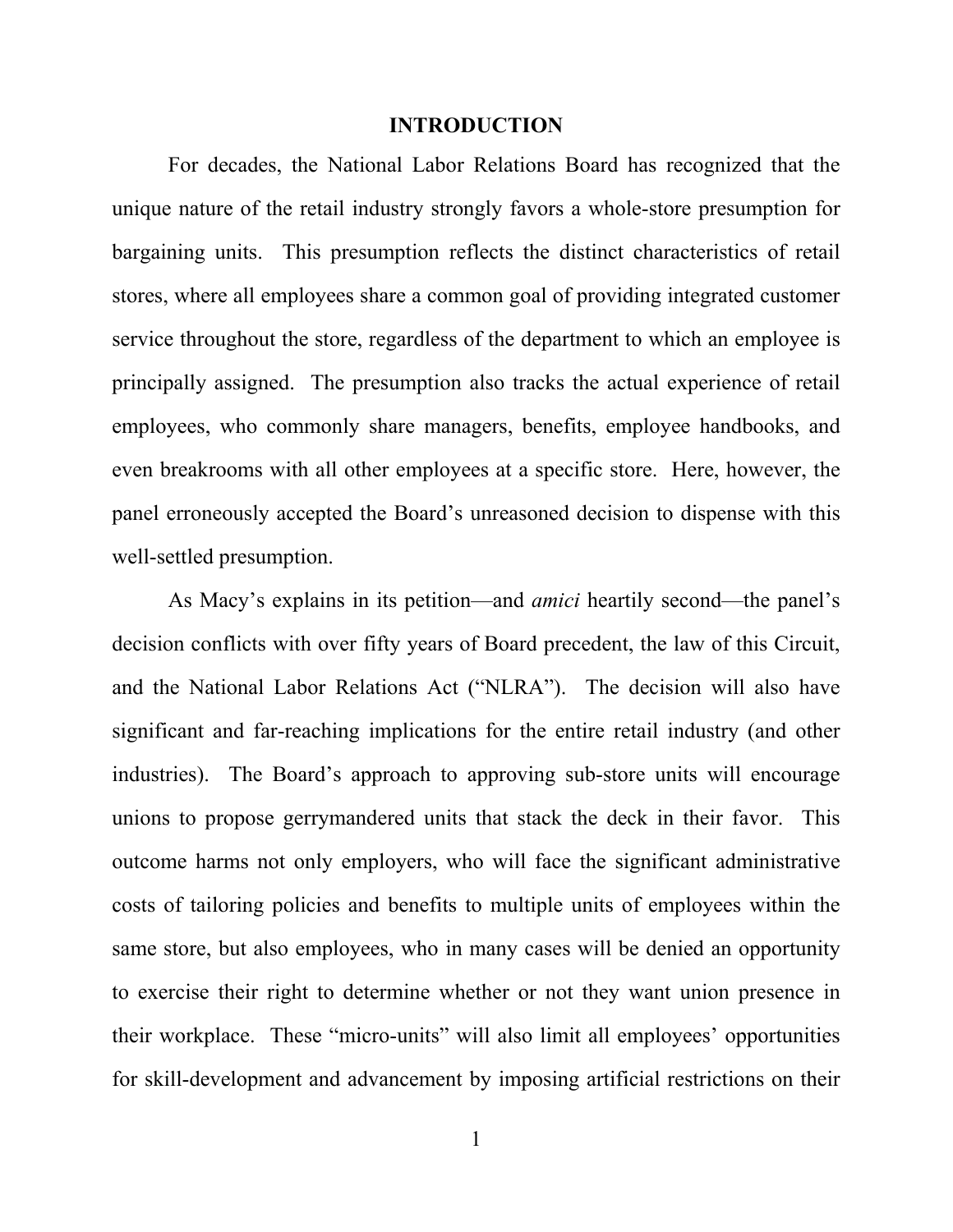ability to take on duties inside or outside of a contrived bargaining unit's scope. And these units will decrease customer satisfaction as employees become less equipped to provide a seamless shopping experience across departments. Finally, as formerly uniform pay and policies disintegrate into a more Balkanized system, the Board's new approach will pit employees against each other, weakening employee morale and bargaining power overall. The Board's prior, well-reasoned approach comports with the law and avoids all of these undesirable consequences; *en banc* review is therefore necessary to force the Board to course-correct and comply with the law.

#### **STATEMENT OF INTEREST**

The Retail Litigation Center, Inc. ("RLC") is a public policy organization that identifies and engages in legal proceedings that affect the retail industry. The RLC's members include many of the country's largest and most innovative retailers. The member entities whose interests the RLC represents employ millions of people throughout the United States, provide goods and services to tens of millions more, and account for tens of billions of dollars in annual sales. The RLC seeks to provide courts with retail-industry perspectives on important legal issues, and to highlight the potential industry-wide consequences of significant pending cases.

The National Retail Federation ("NRF") is the world's largest retail trade association, representing discount and department stores, home goods and specialty stores, Main Street merchants, grocers, wholesalers, chain restaurants and Internet retailers from the United States and more than 45 countries. Retail is the nation's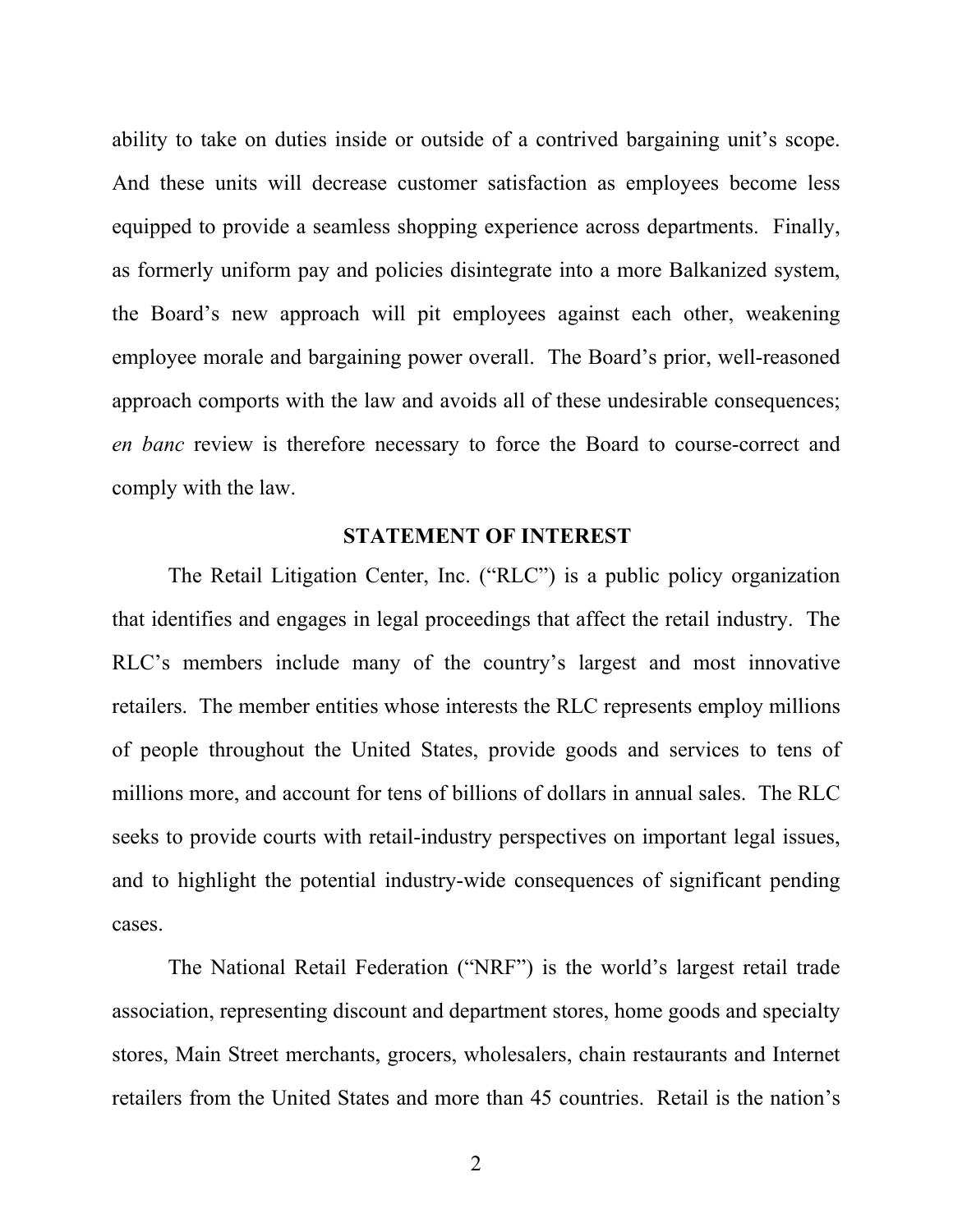largest private sector employer, supporting one in four U.S. jobs—42 million working Americans. Contributing \$2.6 trillion to annual GDP, retail is a daily barometer for the nation's economy. NRF's *This is Retail* campaign highlights the industry's opportunities for life-long careers, how retailers strengthen communities, and the critical role that retail plays in driving innovation.

The retail associations strongly disagree with the Board's newfound "overwhelming community of interest" approach to bargaining-unit determinations, which adversely affects the associations' members and their businesses, complicating labor relations, threatening to embroil customers and other members of the public in labor disputes, and increasing the delay and costs associated with the Board's current representation process. The unit determination standards used by the Board have a significant impact on the associations' members because most, if not all, fall under the jurisdiction of the Act. *Amici curiae* thus submit that they have a significant interest in the Board's activities in this area that justifies participation in this case.

#### <span id="page-7-2"></span><span id="page-7-0"></span>**ARGUMENT**

# **I. The Panel's Decision Eviscerates The Vital And Traditional "Whole-Store" Presumption For The Retail Industry.**

<span id="page-7-1"></span>For over fifty years, the Board has recognized a consistent presumption in favor of whole-store bargaining units in the retail industry. *See*, *e.g.*, *Bullock's, Inc.*, 119 NLRB 642, 643 (1957); *Haag Drug Co.*, 169 NLRB 877, 877 (1968); *Charrette Drafting Supplies Corp.*, 275 NLRB 1294, 1297 (1985). In *Haag Drug*, for example, the Board explained that "a single store in a retail chain . . . is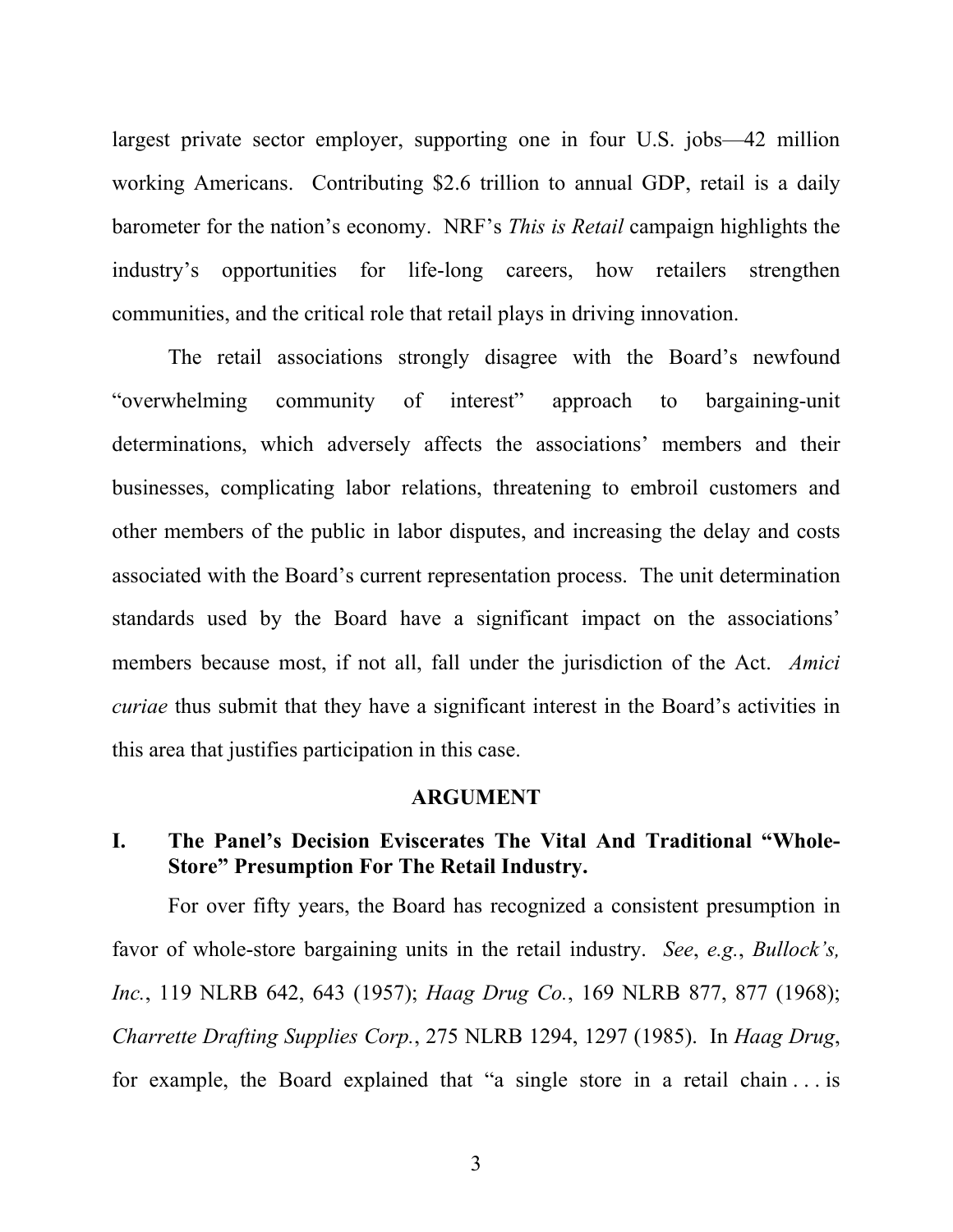presumptively an appropriate unit for bargaining" because employees at a given store "form a homogenous, identifiable, and distinct group," "generally perform related functions under immediate supervision apart from employees at other locations," and have "problems and grievances [that] are peculiarly their own." 169 NLRB at 877-78.

<span id="page-8-2"></span><span id="page-8-0"></span>Even the Board's decision in *Specialty Healthcare*, which created the newfound "overwhelming community of interest" test, expressly acknowledged that the Board had "developed various presumptions and special industry and occupational rules in the course of adjudication," and announced that its decision was "not intended to disturb any rules applicable only in specific industries." 357 NLRB 934, 936 n.29 (2011). In keeping with that ruling, the Board shortly thereafter declined to review a decision in which a Regional Director rejected a cherry-picked bargaining unit in a retail store, on the basis that all employees "work at the same situs with common supervision, require no particular background or experience, come into contact on a daily basis, and overlap in many duties, despite assignment to a particular department." *Home Depot U.S.A., Inc.*, Case 20-RC 067144, at 14 (NLRB Nov. 18, 2011). The Board's unreasoned and sudden departure from its prior position in this case and others is arbitrary and capricious and should receive no deference. *See, e.g.*, *FCC v. Fox Television Stations, Inc.*, 556 U.S. 502, 515-16 (2009).

<span id="page-8-3"></span><span id="page-8-1"></span>To be sure, the traditional whole-store presumption could always be overridden in appropriate cases, when a petitioner showed that employees within a proposed unit "constitute a functionally distinct group with special interests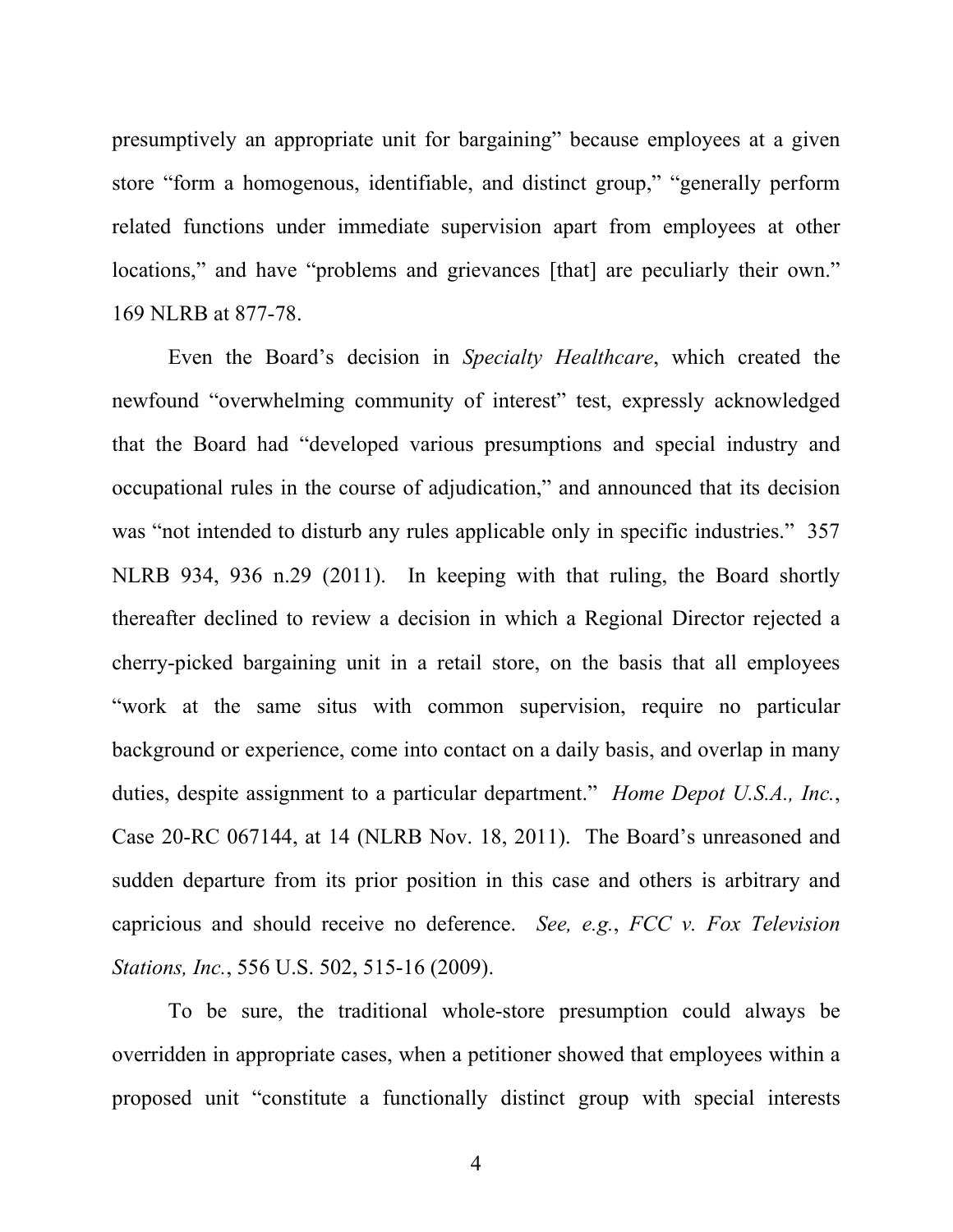<span id="page-9-0"></span>sufficient to warrant their separate representation." *Levitz Furniture Co.*, 192 NLRB 61, 63 (1971). At bottom, however, this fact-specific analysis simply confirms the logic of the Board's longstanding presumption: The very nature of a single retail store reflects a community of interests that, *in most cases*, represents the most natural bargaining unit.

At retail stores, every employee shares a single, overriding task: To provide a seamless and hassle-free experience to customers interested in purchasing the employer's goods. Accomplishing that purpose requires substantial integration of employees at any given store. It is common for *amici*'s members to hire employees into a specific sales department, for instance, yet ask those employees to help customers look for any item, in any department. Retail employees at a store thus must be willing and able to answer customers' questions and respond to requests regardless of whether they relate to an employee's assigned department. Indeed, even non-sales employees are frequently required to assist customers in this fashion, such as when a stockroom employee stops refilling the dairy case to show a customer where to find the hot sauce. To this end, members frequently cross-train employees across a variety of sales departments. Members' employees also regularly pick up shifts in other departments, switch departments during a shift as necessary to meet customer needs, and transfer permanently in and out of various departments.

This integration in job functions, training, and expectations—regardless of any formal distinctions between sales departments—is often reflected in common management and supervision more generally. Members typically provide all of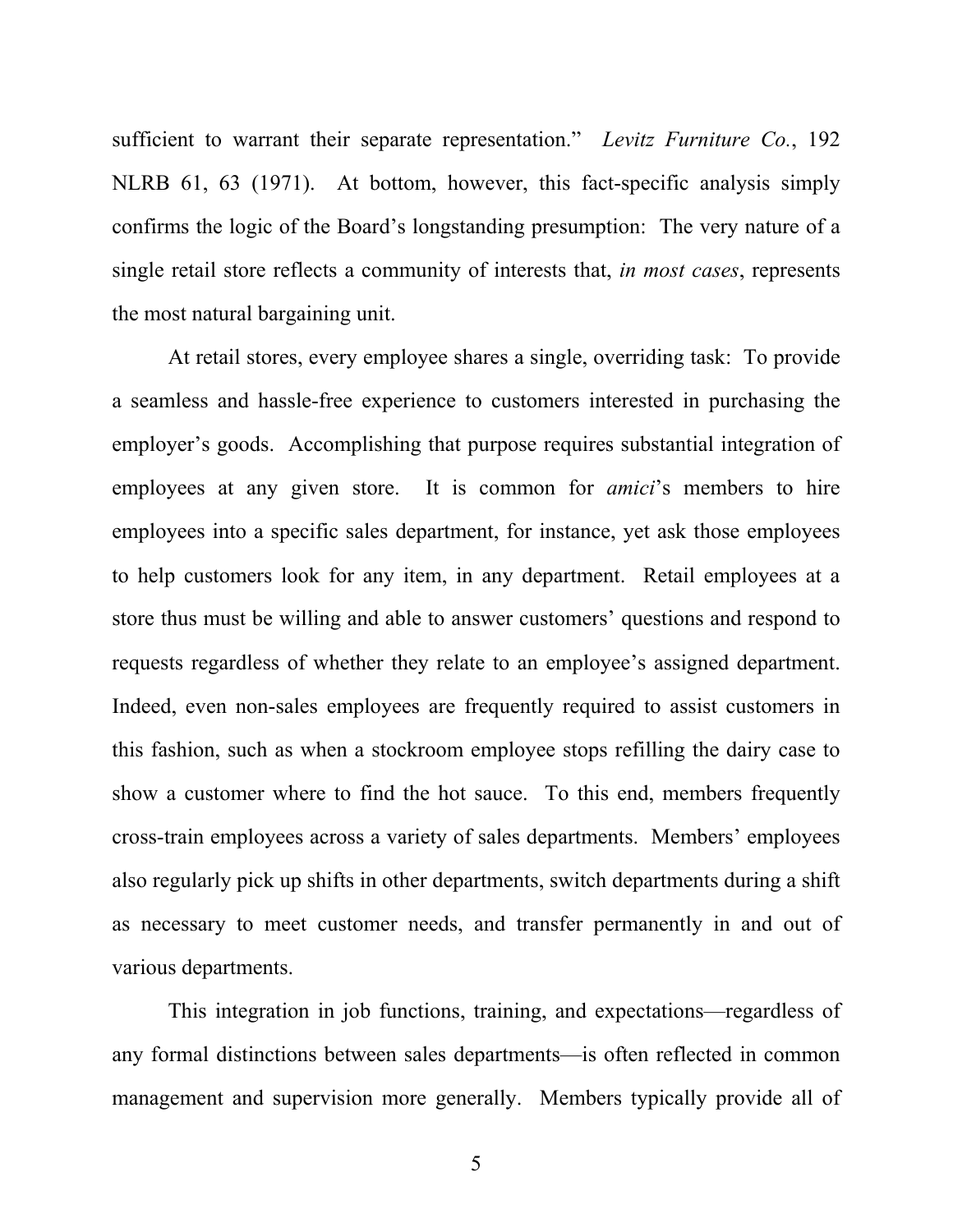their full-time and part-time non-exempt employees in a given store with comparable compensation scale, health benefits, and fringe benefits. All employees at a single store also generally share a single shift-scheduling process, timekeeping systems, evaluation and disciplinary procedures, and employment policies. And because a single store is typically a physically open environment, employees share a common workspace and necessarily have frequent exchanges with other employees. They usually share break rooms, lockers, entrances, and time clocks—regardless of department. All of these factors confirm the rationale for the Board's longstanding position that a unit smaller than a single store is ordinarily inappropriate because it rends apart a group of employees that otherwise would function together.

Indeed, the setup of the specific store here further underscores this reasoning. The cosmetics and fragrance employees that make up the petitioned-for unit at the Saugus store work alongside all other sales employees. ROA.15-16, 85- 86, 442. Macy's employees—like any other retail employees—are required to assist where needed and to help a customer with any product or question. ROA.35, 50-51, 104. And sales employees in the store as a whole regularly transfer between departments: Almost a quarter of the employees in cosmetics and fragrance (nine of 41 employees) transferred from other departments in the two years since the Regional Director's approval of the unit. ROA.443. These employees share common management with all other employees at the store, and all sales employees receive the same benefits, are evaluated using the same criteria, are scheduled for work using the same computerized system, share an employee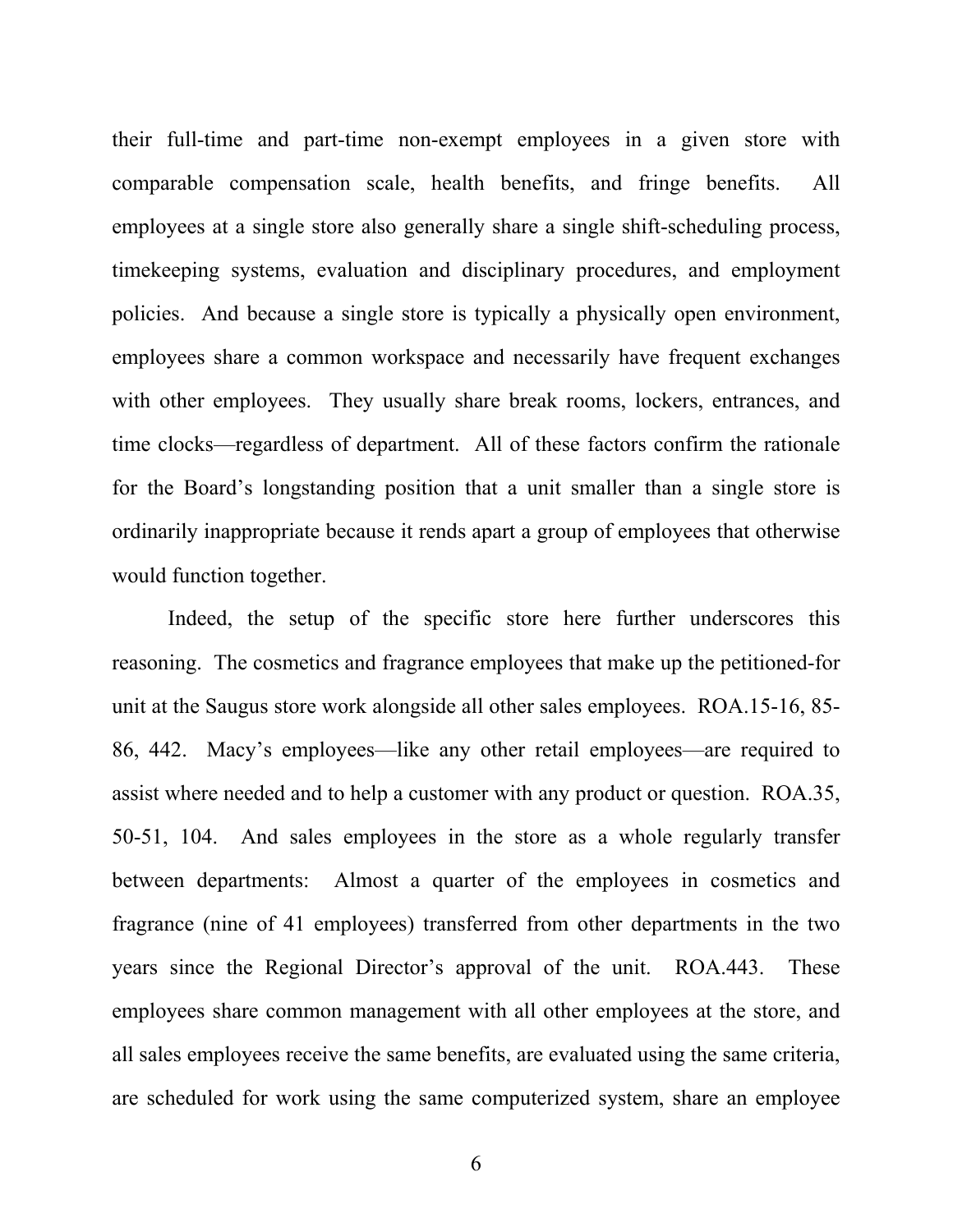handbook, attend the same daily meetings, participate in the whole-store semiannual inventory, and use the same entrance, break room, and time clock. ROA.439, 443, 466. In other words, Macy's cosmetics and fragrance employees function as a single unit with the rest of the store's sales team. It thus makes no sense to artificially cut these employees off from the rest of the store in violation of longstanding Board precedent.

# **II. The Panel's Decision Warrants** *En Banc* **Review Because The Board's New Rule Will Cause Significant Harm To Retail Employers And Employees.**

Here, the panel approved the Board's decision to ignore the factual realities of the retail sphere and cast aside its longstanding presumption favoring wholestore bargaining units. As Macy's explains, this decision cannot be squared with this Court's precedent—nor, for that matter, with the NLRA. Pet. 10-15. And as the facts of this case demonstrate, the decision to abandon a preference for bargaining units comprised of an entire store's employees, if allowed to stand, would have far-reaching implications for the retail industry. Although the panel made much of those differences that do exist between cosmetics and fragrance employees and other Macy's sales employees, it (like the Board) did not explain why those differences are legally significant. Pet. 4-6. Moreover, the panel allowed the Board to minimize the much greater *similarities* between all sales employees at the store, and to all-but ignore the differences *within* the cherrypicked unit as well. [1](#page-11-0)

<span id="page-11-0"></span> $\frac{1}{1}$ <sup>1</sup> Some cosmetics and fragrance employees, for instance, are located on the first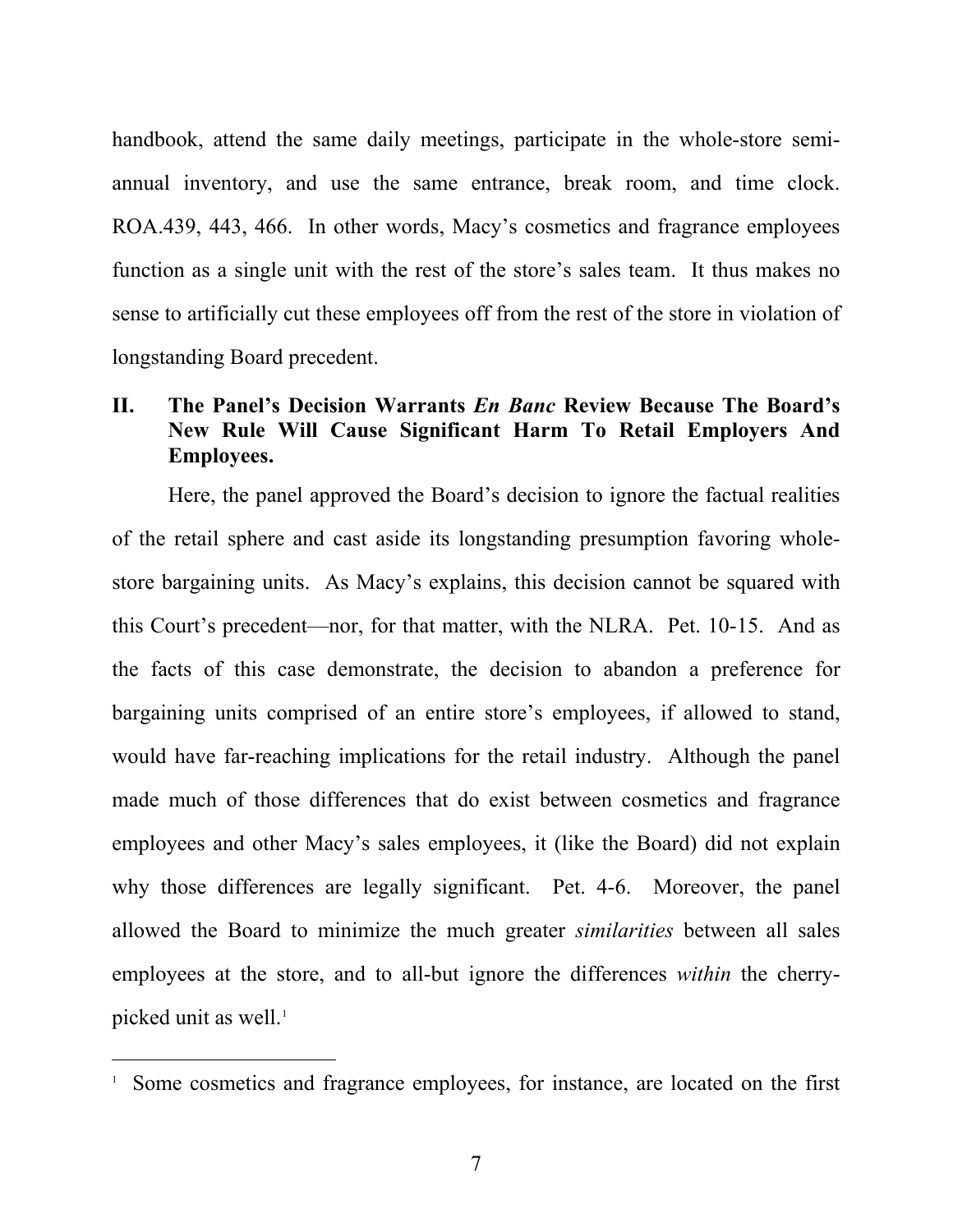The result of this new rule is an open invitation to gerrymander the workplace. A union that believes it has the votes to organize some employees, but not all, may slice a retail sales force into whatever unit it believes will support the union—with little regard for whether those employees constitute a practical bargaining unit. That is exactly what happened here: The Regional Director first (correctly) approved a unit made up of the entire store, but when the employees rejected unionization, the Board redrew the unit to consist of cosmetics and fragrance employees only. On this logic, the Board could just as easily have approved a unit of *women's* cosmetics and fragrance employees and women's shoes employees (as those departments are adjacent to each other on one floor of the store), and another unit of *men's* cosmetics and fragrance employees and men's clothing employees (who work next to each other on another floor). The union could have crafted common-interest justifications very similar to those it advanced here for either or both units, and Macy's—as well as employees swept up in those groups who oppose unionization—would be hard pressed to object that other employees share a sufficiently "overwhelming community of interests" to defeat the union's contrived "units."

Moving beyond the irrationality of these new subunits, cobbling together units in the retail workspace in this fashion will also, like Frankenstein's monster,

 $\overline{a}$ 

floor of the store, and others on the second; some, but not all, are assigned to particular product lines; and some, but not all, wear uniforms associated with those product lines. ROA.85-86, 440-42, 450.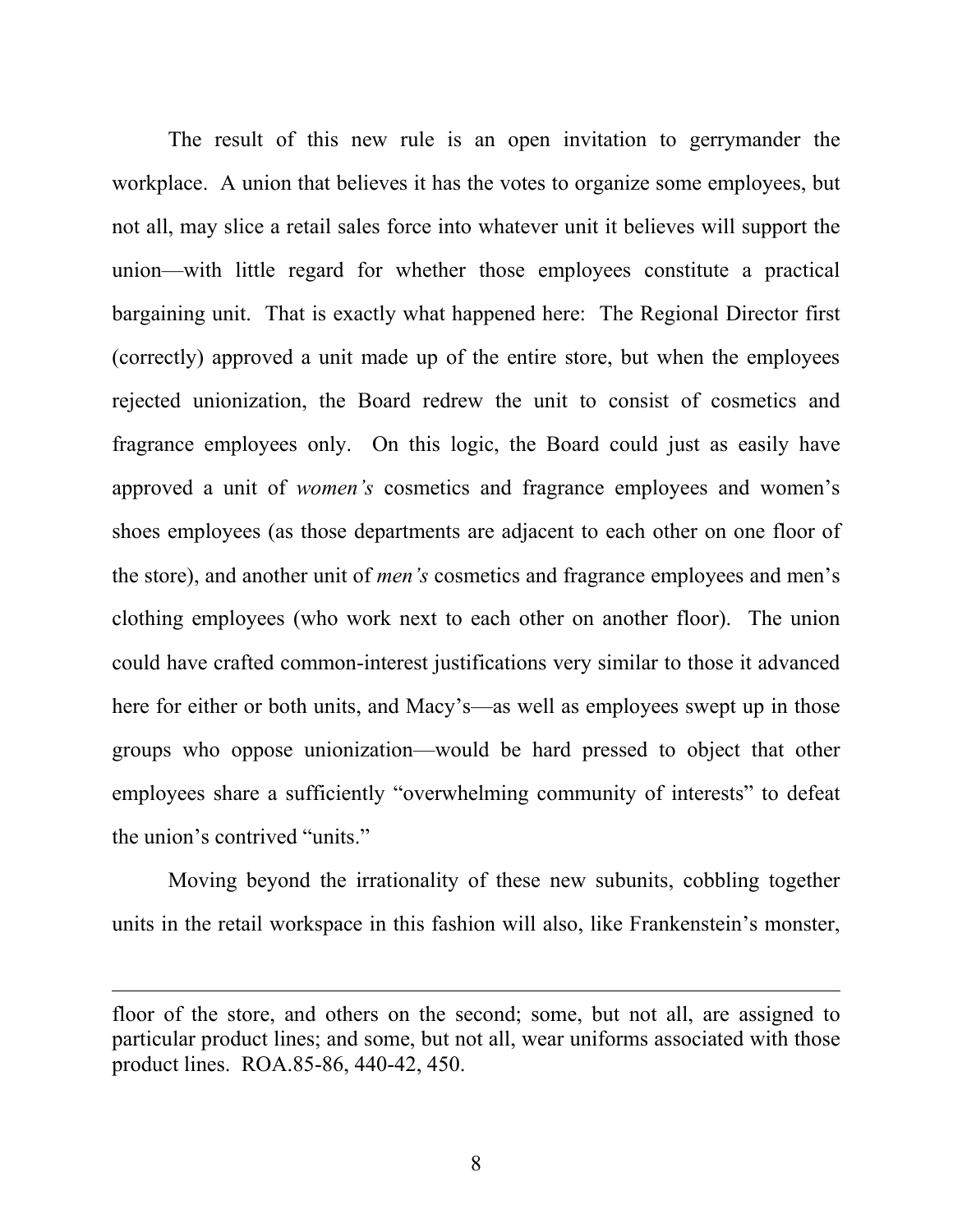cause significant, unintended consequences. Retail employers like *amici* members have already started to feel the effects of being hamstrung in their efforts to provide seamless customer service and expanded opportunities for their employees. For example, while retail employers generally train employees to assist customers looking to purchase goods located anywhere in their stores, unions typically insist that members of a unit retain exclusive rights to perform their work duties and establish rigid work rules to make clear what tasks bargaining-unit members can and cannot perform. These rules would prevent employers from cross-training employees, and the loss in flexibility would hurt customers, employers, and employees alike. An employee in cosmetics and fragrance, for example, may not be able to walk a customer to women's accessories and assist her with a purchase to complete an outfit for the same event—much less cover for an absent employee in the shoe department. Nor could an employee in household appliances be easily assigned on a temporary basis to electronics to cover a staffing need or simply to earn additional wages. Limited to their own departments or sets of tasks, employees would also enjoy fewer skill-development opportunities and scheduled hours as employees lose the ability to rotate into other departments and face increased hurdles to promotions and transfers.

Arbitrary units that do not track the organization of the employer's business also inherently exclude employees who are similarly situated to those within the unit. Here, excluded sales employees have significant shared interests with members of the new unit, yet nonetheless will have no opportunity to vote on whether those interests should be made subject to collective bargaining. Courts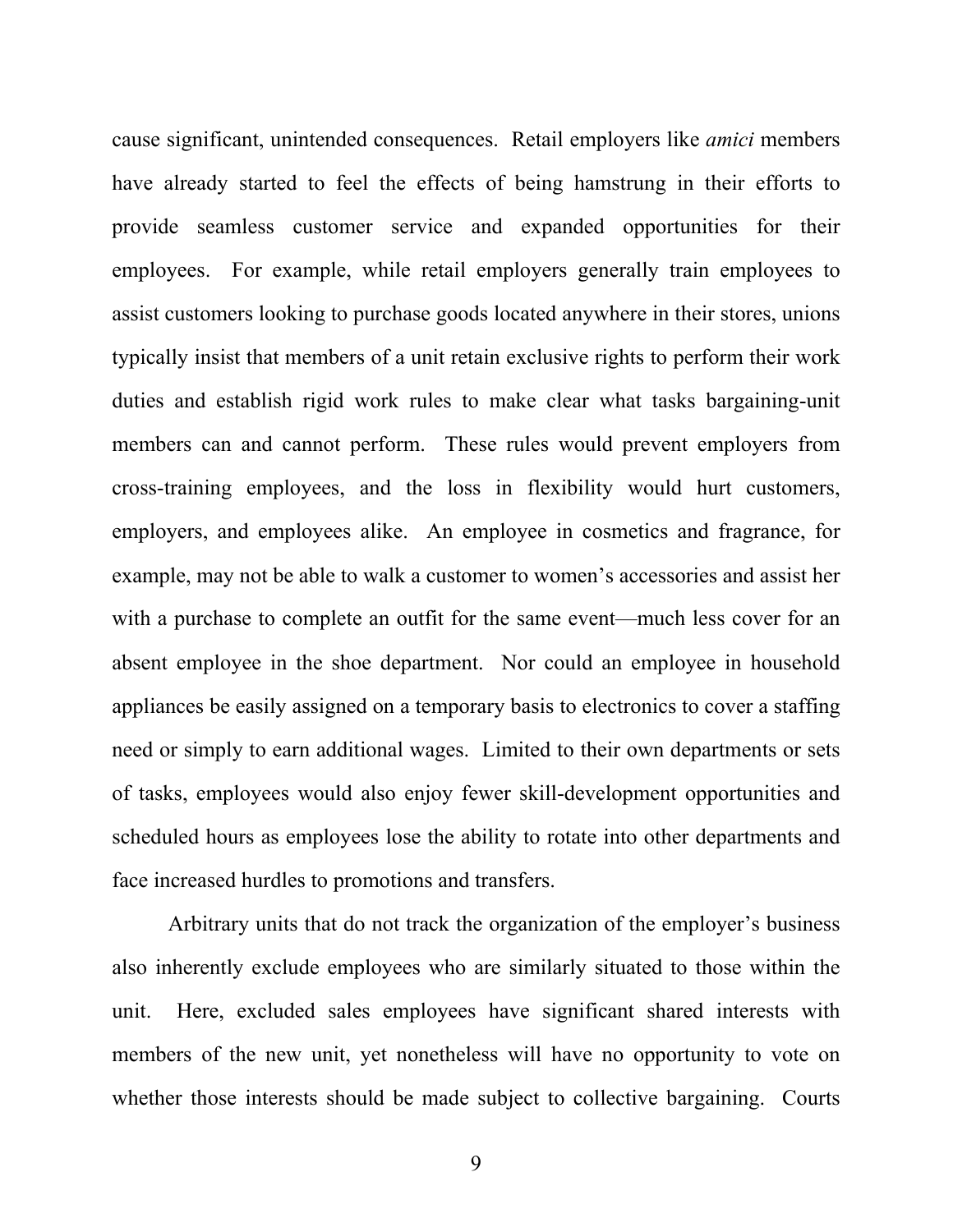<span id="page-14-0"></span>have not hesitated to strike down laws that make such arbitrary distinctions about who can and cannot exercise the right to vote. *See, e.g.*, *Kramer v. Union Free Sch. Dist. No. 15*, 395 U.S. 621 (1969). And if the union succeeds in organizing the cosmetics and fragrance employees, the rest of the sales force will be excluded from negotiations over matters that affect all employees equally (such as benefits and pay), thus encouraging the union to sacrifice the interests of excluded employees in favor of those within the unit. Any resulting disparity in benefits and pay between employees performing materially identical jobs in adjacent work spaces could drastically undermine morale.

The tension among workers that would result from the Balkanization of sales teams may not only cripple an employer's business, but will also significantly weaken employees' overall bargaining power. Some units within a single store would possess more economic leverage than others simply by virtue of their individual function, and those units would be able to negotiate more favorable terms and conditions of employment. Units without that strong bargaining power, however, could see their benefits sacrificed to make up the difference. Here, for instance, cosmetics and fragrance employees could shut down the *entire* store by going on strike, which would leave those employees who were left out of the unit and had no say in the strike vote temporarily without a job. Moreover, divisions between employees would leave a sales force, in the aggregate, with less bargaining power, as employees would bargain separately over even *shared* interests, rather than presenting a unified front. Retailers, including some of *amici*'s members, have already begun to feel these impacts of the Board's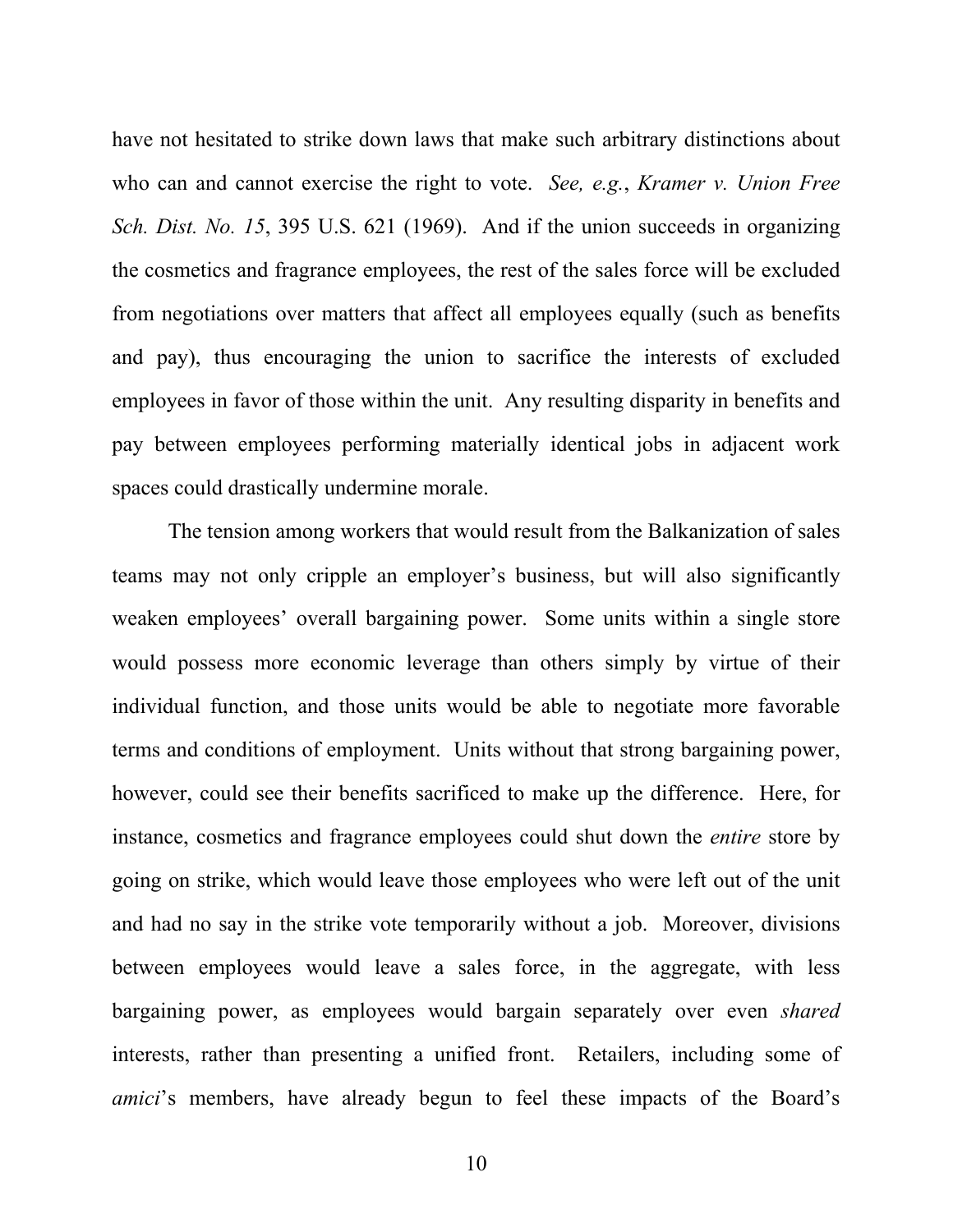abandonment of its longstanding whole-store presumption as they face actual or threatened petitions from units made up of only a subset of employees. [2](#page-15-5)

<span id="page-15-3"></span>Congress did not intend this result when it directed the Board to determine "*the* . . . appropriate" unit for collective bargaining—not "*a*" unit with some indicia of common interests. 29 U.S.C. § 159 (emphasis added). In fact, the legislative history reveals Congress's concern to avoid precisely the situation threatened here, where, "by breaking off into small groups," employees could "make it impossible for the employer to run his plant." *Hearing on S. 1958 Before the S. Comm. on Educ. & Labor*, 74th Cong. 82 (1935) (testimony of Francis Biddle, Chairman, NLRB). A unit that threatens conflict between employees, decimates morale, hinders customer service, slashes productivity, and multiplies administrative difficulties is a far cry from the Act's purpose of advancing the "friendly adjustment of industrial disputes" and the "free flow of commerce." 29 U.S.C. § 151. *En banc* review is necessary to correct these far-reaching effects of the Board's atextual and prejudicial decision.

#### <span id="page-15-4"></span><span id="page-15-2"></span><span id="page-15-0"></span>**CONCLUSION**

This Court should grant Macy's petition for rehearing *en banc*.

<span id="page-15-5"></span><span id="page-15-1"></span> $\frac{1}{2}$ <sup>2</sup> Indeed, *Specialty Healthcare*'s impact is not limited to the retail industry alone, but has spawned micro-units across other industries as well. *See*, *e.g.*, *DTG Ops., Inc.*, 357 NLRB No. 175 (Dec. 30, 2011) (approving micro-unit at rental car company); *Guide Dogs for the Blind, Inc.*, Case 20-RC-018286 (NLRB July 13, 2013) (approving micro-unit at guide dog breeding company).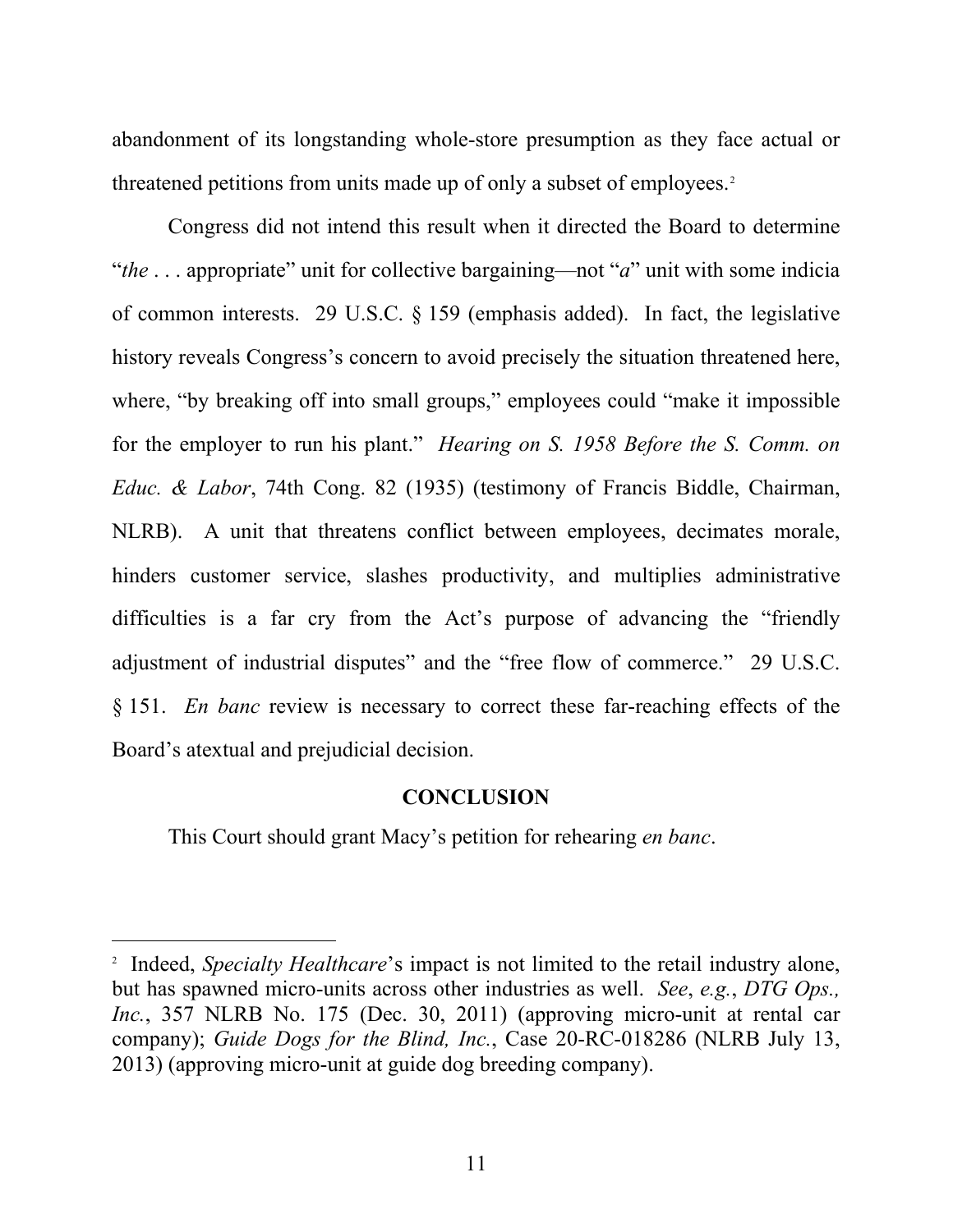Dated: August 10, 2016 /s/ Jason C. Schwartz

Deborah White RETAIL LITIGATION CENTER, INC. 1700 N. Moore Street, Suite 2250 Arlington, VA 22209 Telephone: (703) 600-2067

*Counsel for Amicus Curiae Retail Litigation Center, Inc.*

Jason C. Schwartz *Counsel of Record* Thomas M. Johnson, Jr. Lindsay S. See GIBSON, DUNN & CRUTCHER LLP 1050 Connecticut Avenue, N.W. Washington, DC 20036 Telephone: (202) 955-8500

Mallory Duncan NATIONAL RETAIL FEDERATION 1101 New York Avenue, N.W. Washington, D.C. 20005 Telephone: (202) 626-8106

*Counsel for Amicus Curiae National Retail Federation*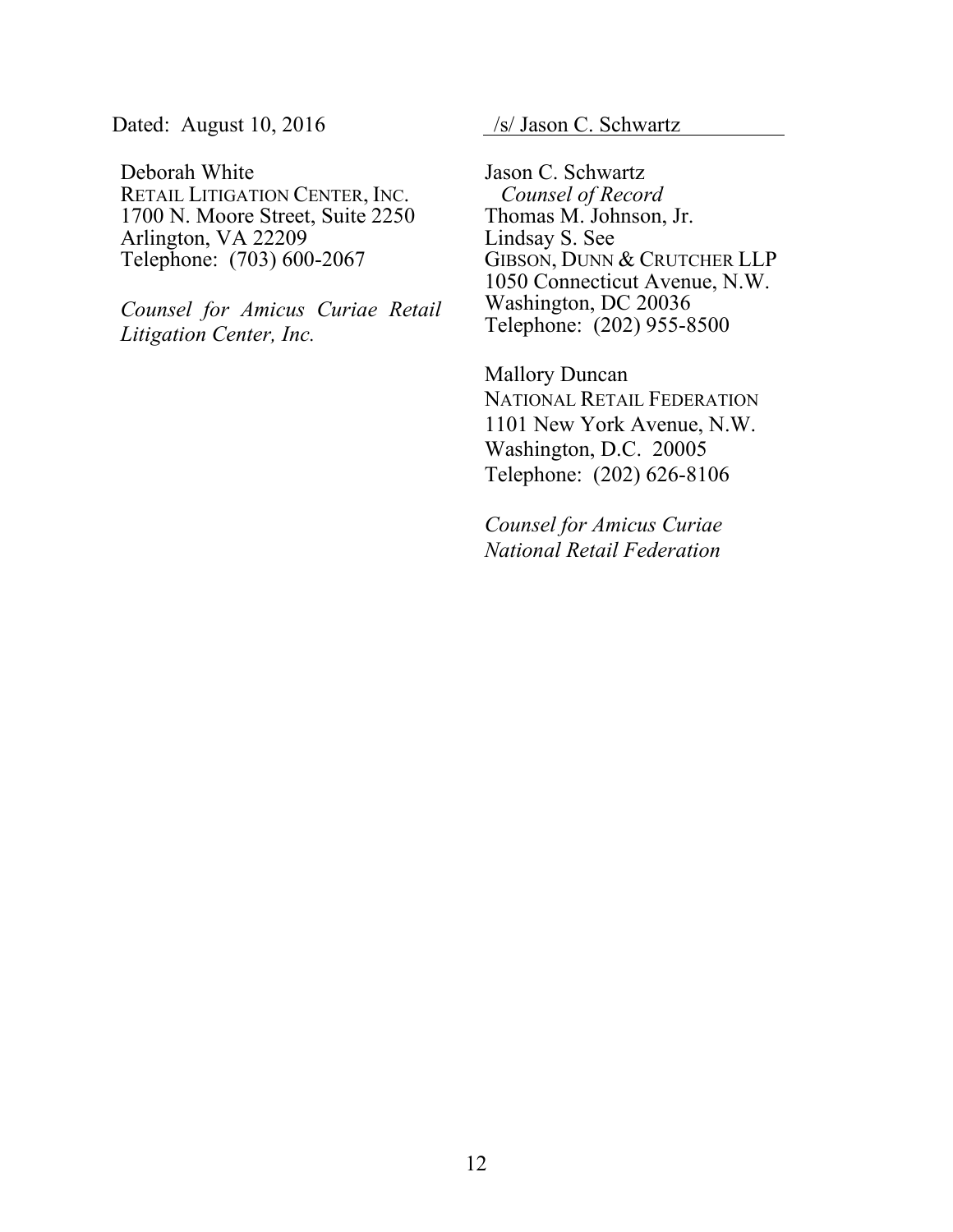#### **CERTIFICATE OF SERVICE**

I hereby certify that on August 10, 2016, I caused the foregoing Brief For *Amici Curiae* Retail Litigation Center, Inc. and National Retail Federation In Support of Petition For Rehearing *En Banc* to be electronically filed with the Clerk of the Court for the United States Court of Appeals for the Fifth Circuit by using the appellate CM/ECF system.

I further certify that on August 10, 2016, an electronic copy of the foregoing brief was served electronically by the Notice of Docket Activity on counsel for all parties.

> /s/ Jason C. Schwartz Jason C. Schwartz GIBSON, DUNN, & CRUTCHER LLP 1050 Connecticut Avenue, N.W. Washington, DC 20036